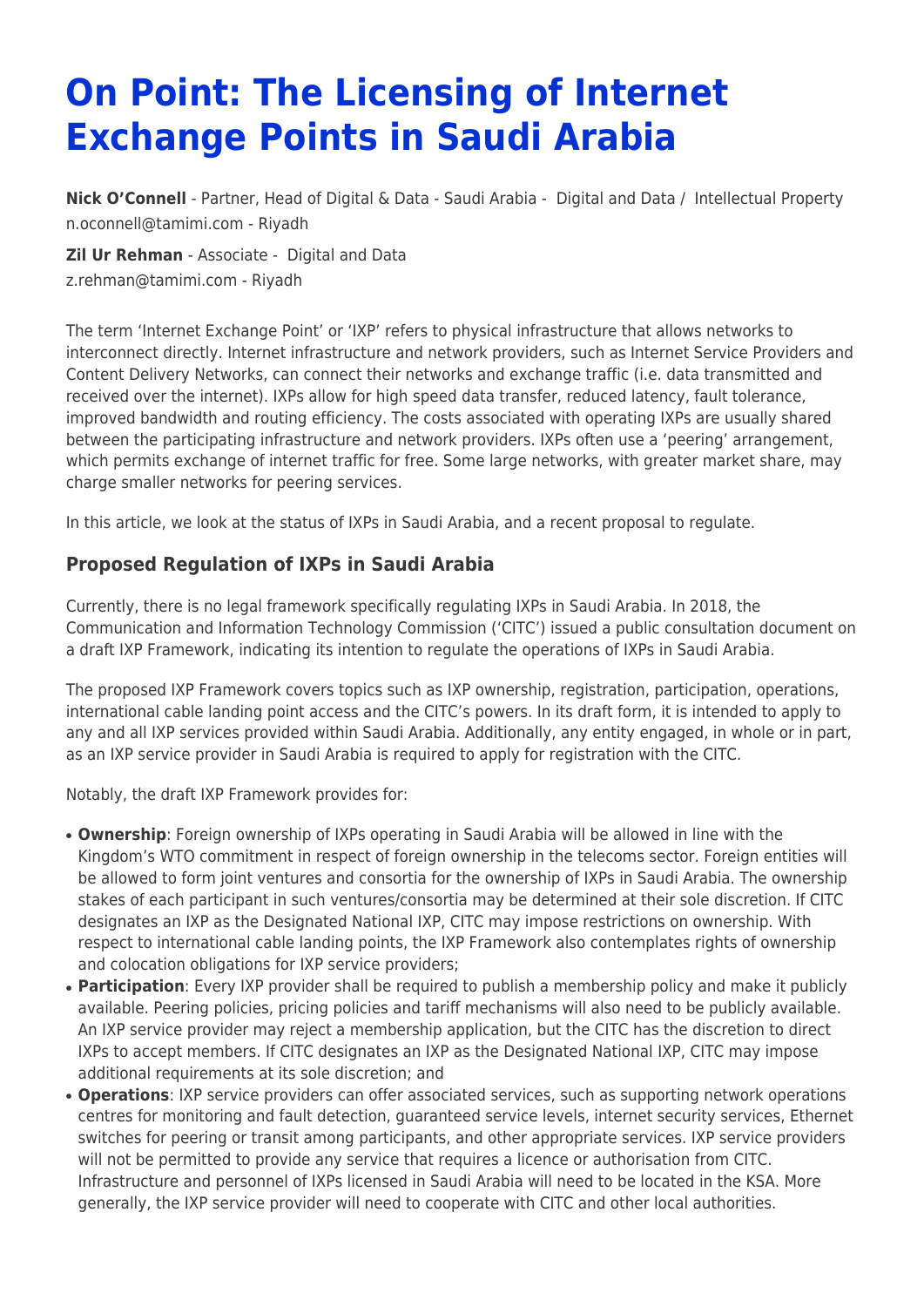The draft IXP Framework contemplates empowering CITC to penalise IXP service providers for violations, and issue guidelines and standard contracts and clauses to help streamline the industry.

## **Content Liability**

An IXP's function is to exchange traffic rather than serving end users. As such, content is the responsibility of the IXP members and not the IXP itself. The draft IXP Framework states that IXP members are responsible for complying with local content and filtering requirements in Saudi Arabia, and that an IXP service provider will not incur any administrative or criminal liability based solely on the fact that unlawful content or infringing content has been uploaded, processed or stored on the IXP service provider's network.

No obligation would be placed upon an IXP service provider to monitor its network, actively and constantly, for unlawful or infringing content. However, the draft IXP Framework contemplates IXP service providers promptly notifying CITC or any other appropriate authority if they become aware of any content or information on any IXP member's network that may constitute a violation of any of the various contentrelated considerations set out in Saudi Arabia's Anti-Cyber Crime Law (Royal Decree No. M/17; 8 Rabi 1 1428 / 26 March 2007).

Additionally, IXP service providers would be obligated to forward to the relevant authorities any complaints they receive from third parties about unlawful or infringing content on any IXP member's network. IXP service providers would need to fully cooperate with the local authorities on such matters. If CITC designates an IXP as the Designated National IXP, CITC may impose additional requirements with regard to such matters.

Under the laws establishing the CITC, the CITC is empowered to impose penalties. Such penalties are without prejudice to such other penalties that may be imposed under any other applicable law in the Kingdom (such as the Anti-Cyber Crime Law).

#### **Other Considerations**

One aspect of the draft IXP Framework that may be problematic is the requirement that all IXP related personnel be located within Saudi Arabia. We do not rule out the possibility that the final version of the IXP Framework may elaborate on this point.

A further aspect that may benefit from elaboration is the application of the IXP Framework to IXPs that are already in operation. At the very least we would expect that such IXPs will be given sufficient extra time in order to ensure compliance with the new requirements.

#### **What Now?**

To reiterate, the IXP Framework is, at the time of writing, just a draft under consideration by local and international stakeholders. The timeline for completion of the consultation process and (if applicable) entry into force of the IXP Framework is not yet public.

Industry participants and potential investors would be well advised to watch this space. If the IXP Framework comes into effect, it would be appropriate to approach the CITC for clarification of any material concerns.